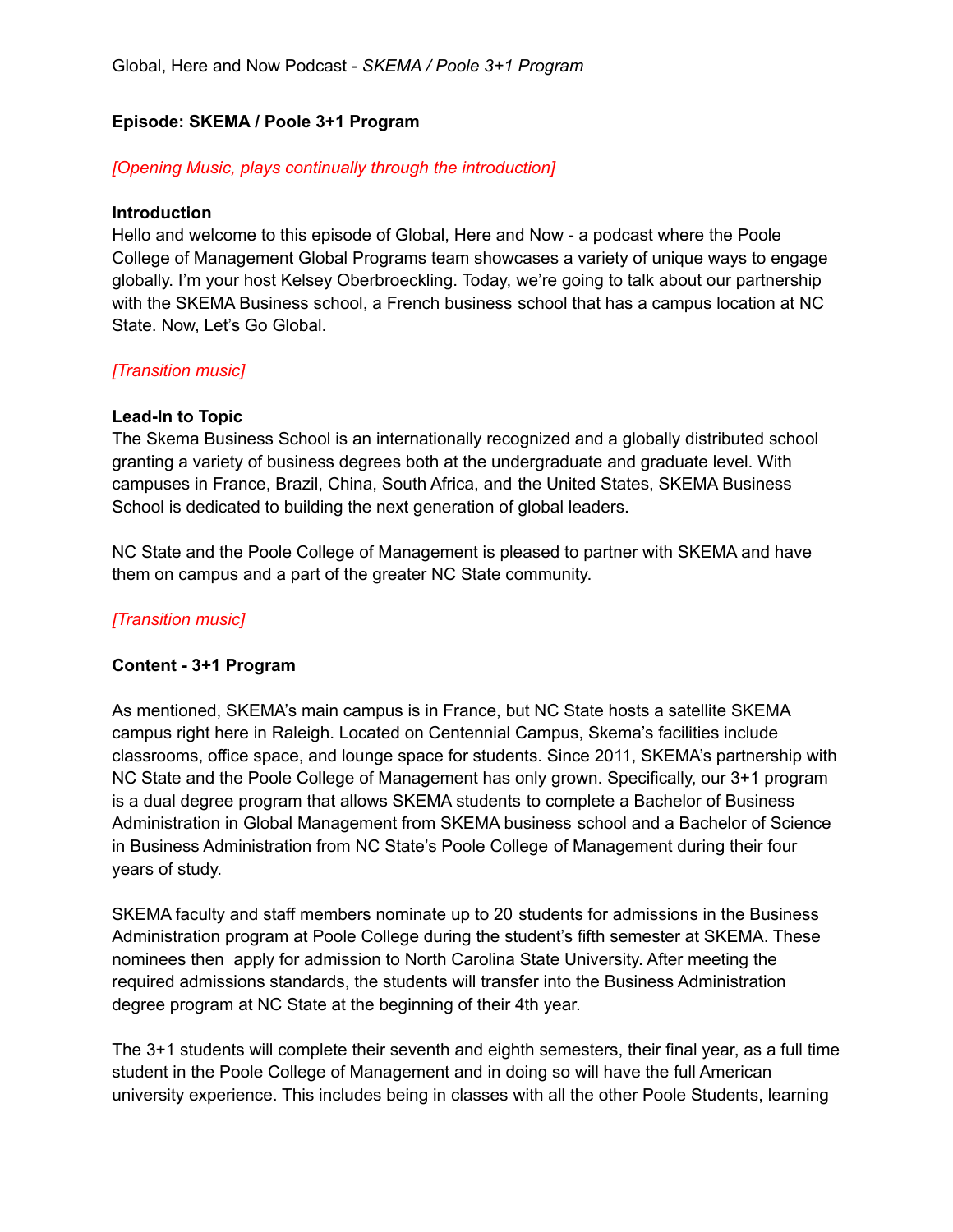from our faculty, and engaging with our staff. SKEMA 3+1 students enjoy all of the benefits of being both a SKEMA student and an NC State student, including the NC State sporting events, the wellness and recreation center, libraries, and university special events as well as studying on one or more of SKEMA's international campuses in France, the United States, Brazil, South Africa, and China.

# *[Transition music]*

## **Content - Interview**

Kelsey Oberbroeckling: To help us learn more about this program we have with us, Mr Robert Sandruck and Ms Ondria pendley. Mr Robert Sandruck is the director of global programs for the pool college of management at nc state, and Ms. Penley is the admissions and programs manager at SKEMA Raleigh welcome to the podcast Mr. Sandruck and Ms. Penley let's go ahead and get started by having each of you tell us what makes the three plus one program so unique.

Ondria Penley: All alright so um well the three plus one program is a great partnership that we have with nc state, and it is one of the very few programs really in the country, I think that is as unique as what we have with nc state.So one of the real benefits that we have at schema is that we have such a diverse population of students, we have students from all over the world that come to visit our campus. And one of the big selling points for us is that they get this kind of small campus structure on our campus but then they get the giant global experience that they can get at nc state. So they're able to through our partnership with nc state they are not only allowed to. participate in any of the clubs or activities that nc state offers but also complete their fourth year at nc state, so they would do their first three years and schema and then their fourth year at nc state. which allows them to get an additional bachelor's degree, so they would get a bachelor's degree from an from schema as well as a bachelor's degree from nc state and. Having those two very prestigious diplomas in hand at the end of four years, is something that we pride ourselves with, and we are very proud to pray with mcc for that.

Robert Sandruck: yeah from nc state's perspective, having the three plus one program with schema Business School provides us an opportunity to bring in international students from Brazil, France, South Africa, China and even students who started their US campus here on raleigh nc state campus. That diversity of students come into our classrooms they sit with the other students they're integrated right into our student body in Nelson hall and provide a rich experienced. In our classroom so really they're helping us educate our students, while we help educate them so it's very much a mutual beneficial Program.

Kelsey Oberbroeckling: Absolutely, I know, every undergraduate class I had with international students as an American students, they really added a lot to the classroom environment, so I see what you're saying, Mr sandruck.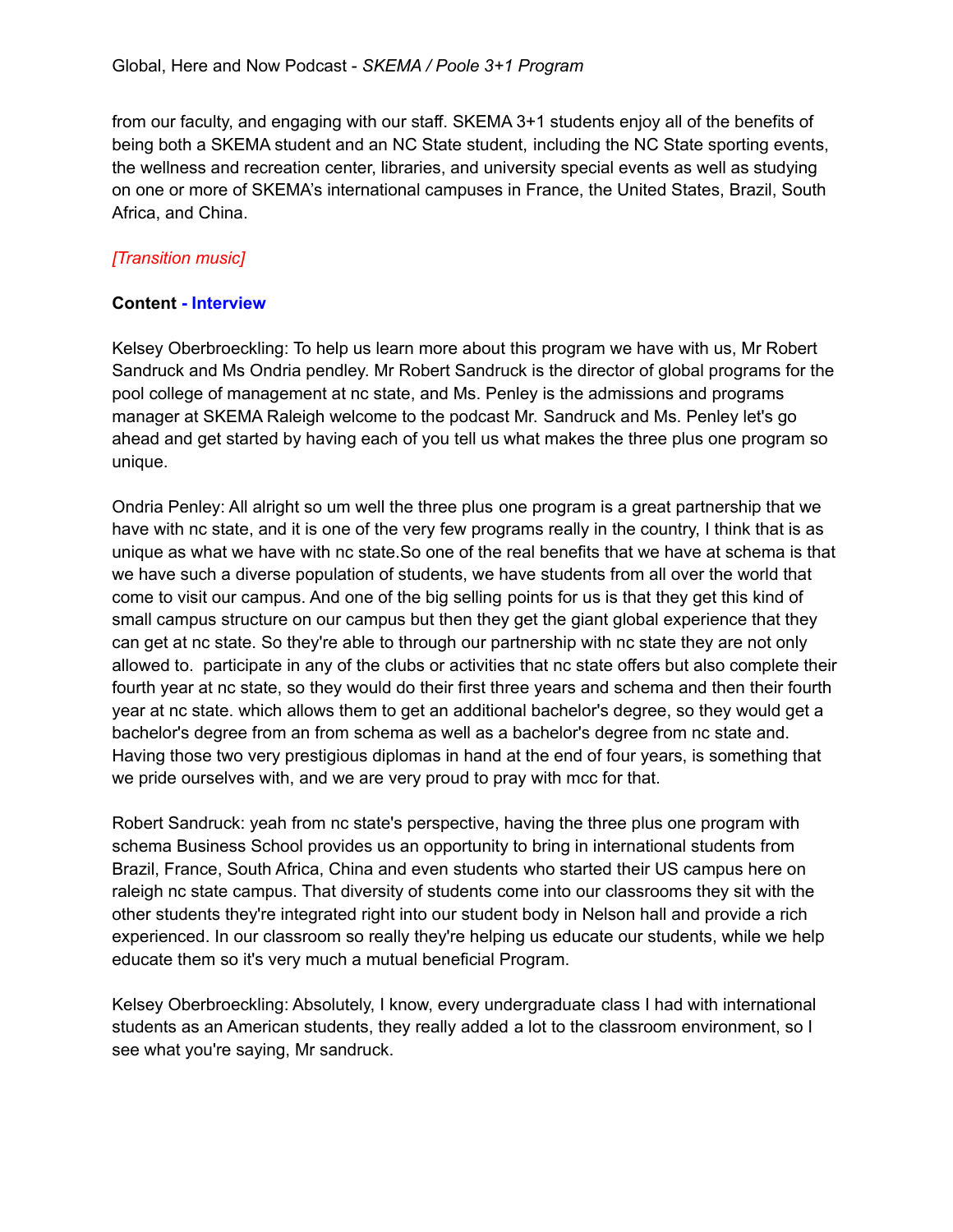Kelsey Oberbroeckling: Mr Sandra, can you tell me more about why students should do the three plus one program, why should they spend their last year at nc state pool college management.

Robert Sandruck: Sure, for a student studying abroad. either in France or in Brazil or any of their locations it's a great opportunity to gain a college degree from leading us Business School. They come in their fourth year, so we are able to transfer into three years study that they've done previously and then doing so they earned a bachelor's degree. They do have to pay out of state tuition but in considering the options it's a great value great education and it's great experience with them.

Kelsey Oberbroeckling: Absolutely, do you have anything to add Ms Penley about why should students spend their last year at nc state.

Ondria Penley: I really view the last year at nc state is kind of this really big capstone for a student. Because they've spent the past three years in these small classroom environments at schema raleigh where we can really teach them the hardcore fundamentals about international business. But business is not this microcosm it's not this classroom of 2530 students business is a global enterprise and nc state really offers them the ability to take what they've learned and expand it out into these. Students that have never seen them before have never heard their voices before have never heard their ideas before to meet other professors and network with those professors. The it's a larger alumni network for them to connect with, as we all know, linkedin is one of the biggest platforms out there, right now, especially for job creation job growth these networking opportunities. are what we really want our students to focus on so spending that fourth year basically completely new basically in this brand new environment. That that's just invaluable for them also nc state facilities are amazing, and it is something that they should really see and get to know and also finally. um we really try to develop the students personal culture on campus as well. because not everything is about academics so spending that last year at nc state will also help them do things, at least in my experience i've seen join events on campus join clubs on campus and will really allow them to. branch out in a way that maybe they hadn't for the previous three years, so I really stress to my students that it's an amazing opportunity for them to take part in as they developed through their educational career.

Kelsey Oberbroeckling: Thank you for sharing that I really agree with what you said about. The fourth year being kind of a capstone a culmination of all the business knowledge they gained so far. And that networking piece, too, I know at the pool college of management our professors are active in encouraging networking with our career Center. And just faculty and staff networking is a big part of life of the Culture here at the pool college and management so schema students will definitely be able to take advantage of that when they're at pool for their fourth year.

Robert Sandruck: I think you know it's a very good point that when you're on campus and your pool college of management every every day you take for granted, all the resources that are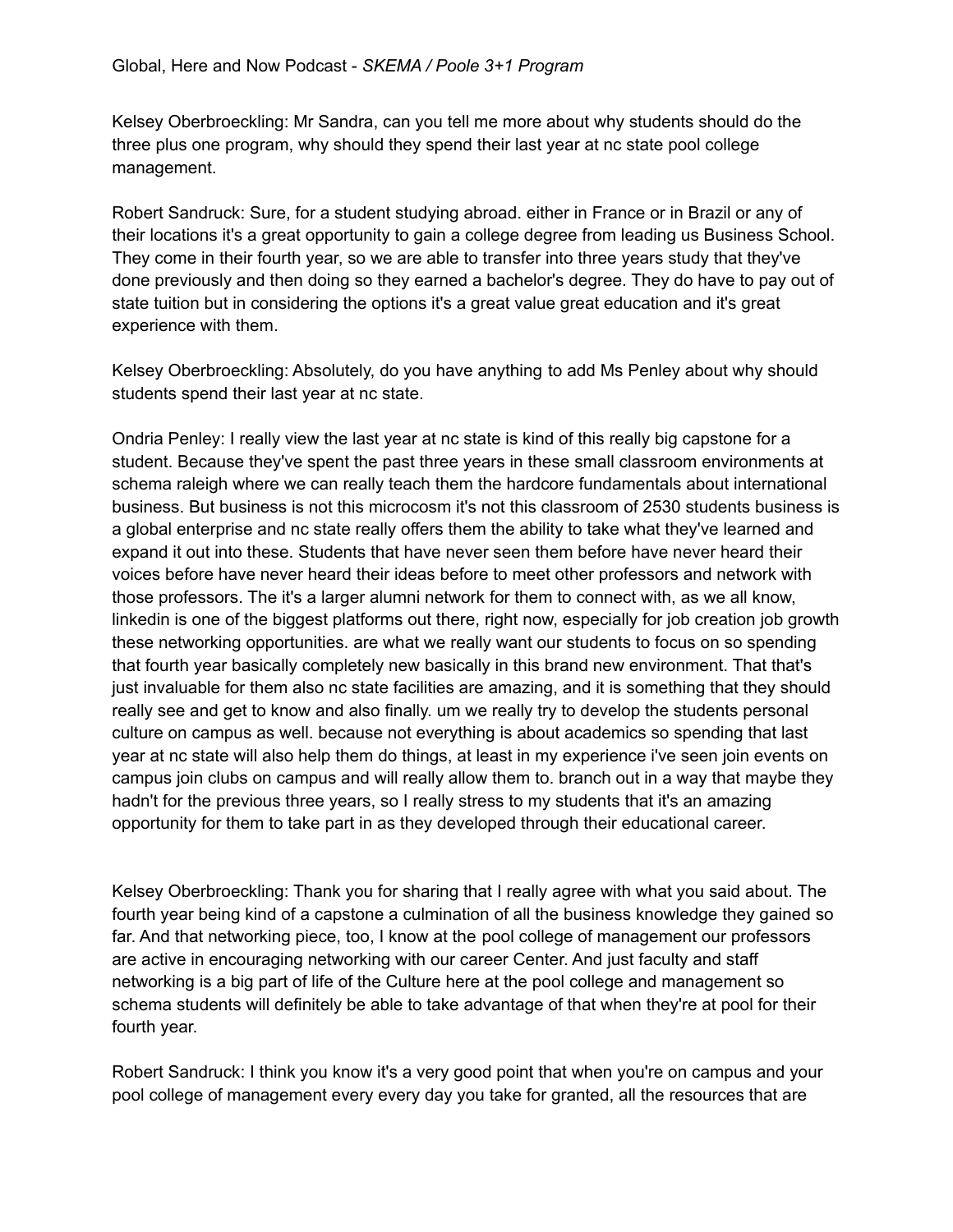there. The one year coming from abroad and you're entering the pool college management, it is you know it's kind of like a kid in a candy store there are so many things that you can do. You want it all, and the schema students have an opportunity to take advantage of it all so whether that's working in the entrepreneurship clinic in downtown. At HQ rally or whether it's doing a practice them as part of a concentration in marketing or finance and working with a company in the research triangle area. Their ability to engage and take advantage of all that we're offering it's just sitting there waiting for them so they come in the front door and what they leave with is an amazing experience.

Kelsey Oberbroeckling: This is all getting me so excited once again about pool about schema I guess my last question for you to is there anything that we miss what else should a student know about the Program.

Ondria Penley: it's a wonderful program it's great, but I want I really want to stress that a college experience. is really about that it's about experiences and so any especially schema student who is you know or potential schema student who might be listening to this. And this partnership allows for those experiences for you, but it also allows for those experiences to the nc state students, you have a lot to offer them, you know your cultural background your diversity. Your stories your plans your future careers are all things that you can also give to the nc state community as they can give it to you, so I really. I really want to stress that it's not just about academic experiences, but it's about life experience and you never know your ideas and your passions through this partnership. could strike up an amazing entrepreneurship experience it could strike up a business opportunity. Networking system, you could be the person who convinces someone from nc state to go abroad to work abroad to live abroad and you make that world not so scary. For them, and vice versa, they can make you know, maybe you want to stay in the States and start a business or maybe. you're from the United States, but you are from a different area of the United States and you're bringing that networking opportunity so just. The partnership itself allows for that kind of exchange to lead even more experiences outside the classroom so I just I love the partnership for that reason.

Robert Sandruck: I think you said it well, that it is a great partnership, one that we've had for several years now, we are looking forward to expanding it. There are limited seats in the program so you know it is a selection process that schema manages and nominates the top 20 students, each year, so we've accord having future schema students join us and become part of the wolfpack.

Kelsey Oberbroeckling: Absolutely, and if I could add one little tidbit about what a student should know about this program is that raleigh is a great place to live and learn, we are situated in a fantastic part. Of the United States and I enjoy it I know my colleagues here enjoy it and we definitely encourage you to take part in the SKEMA Poole three plus one Program.

# *[Transition music]*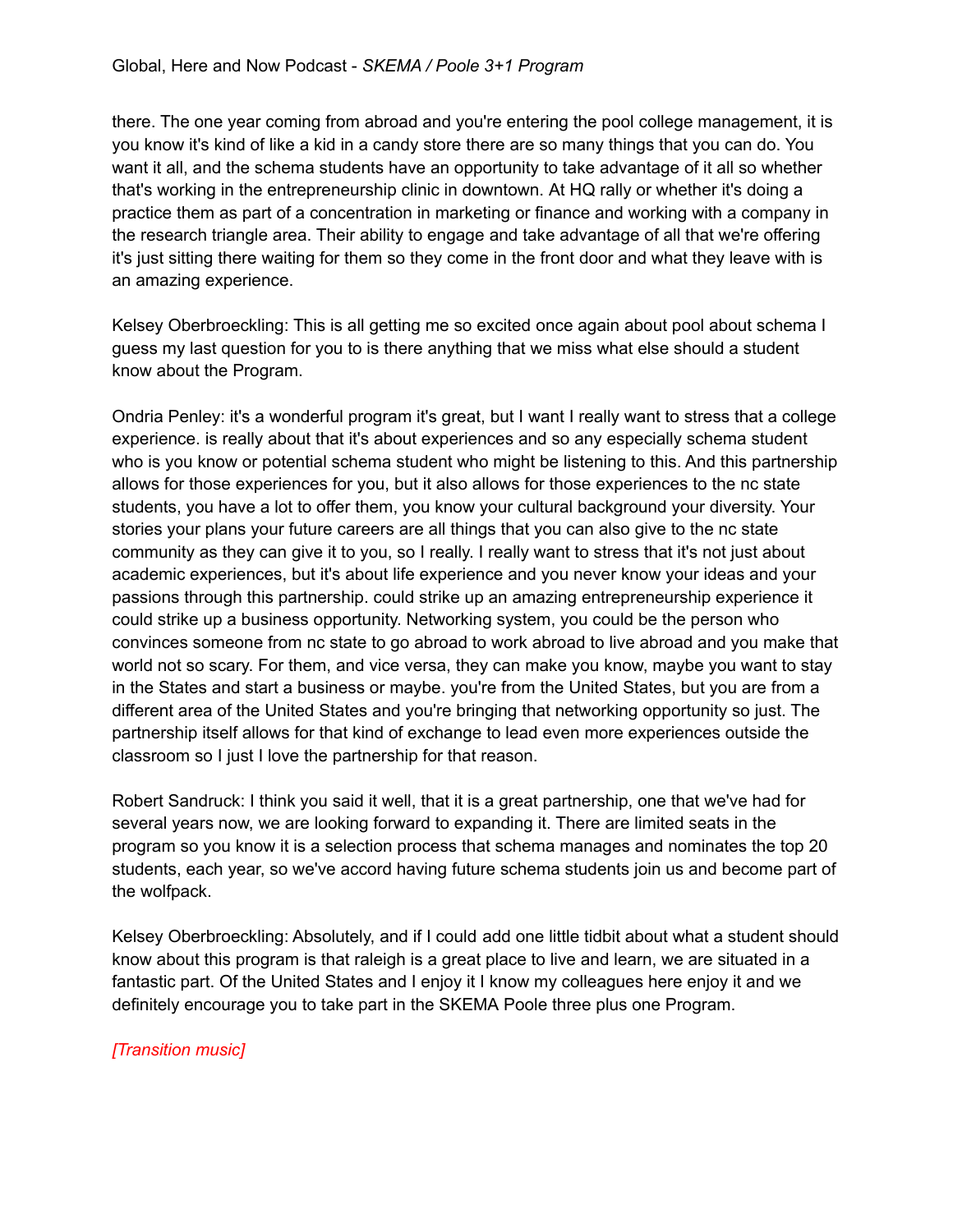Kelsey Oberbroeckling: Our next interview is with Aurelie [Gisclon](mailto:algisclo@ncsu.edu) . Aurile graduated from NC State and SKEMA in 2018 and is now an entrepreneur in Paris, France. Welcome to the Podcast, Aurelie.

aurelienicolas: hi Kelsey, thank you for having me.

Kelsey Oberbroeckling: Yes, of course, let's get started by having you introduce yourself.

aurelienicolas: So, my name is Aurelie Gisclon I am from France, especially from Nice in the south and graduated from nc State University and schema Business School. In France, and on my free time I like to travel when it's possible to to the situation and i'm passionate about photography and everything around like marketing and product photography and stuff.

Kelsey Oberbroeckling: Wonderful and can you tell me what you're up to now, you said you graduated from nc state in schema and, what is your career.

aurelienicolas: So I graduated in 2018. rights from both schools and I decided to not pursue a master's degree, but to start my own company, so I started my shoe business with my boyfriend and two years ago, three years ago now almost and now i'm working for it and i'm also a freelance so in marketing and consulting strategy.

Kelsey Oberbroeckling: that's wonderful and from my peers your business partners also a schema nc state graduate is that right.

aurelienicolas: yeah it's right.

Kelsey Oberbroeckling: Wonderful well i'm glad to hear that you're doing well and that you're definitely using everything you learned at schema nc state in.Your entrepreneurial endeavors. So, can you tell me what made you decide to take part in the schema three plus one Program.

aurelienicolas: So I think the main main thing is to the international parts of it, so I was really, really happy to be able to study abroad, and especially in. India us university, because most of Business School in France propose international degrees, but not, you know, in the university. They are they have campuses abroad, but not in for any for any university sorry, so I was really attracted by the international aspect and meeting new people meeting new cultures and having a double degree as well, was really attractive for me.

Kelsey Oberbroeckling: Right, so what drew you was that you would be a full student in the US you. could have a degree from nc state a full experience as compared to just a short time or a side part of it.

aurelienicolas: yeah that's right yeah real immersion to the American culture, and I think a double degree, I think it's really, really, really nice, even in France and it's it's a plus really surplus.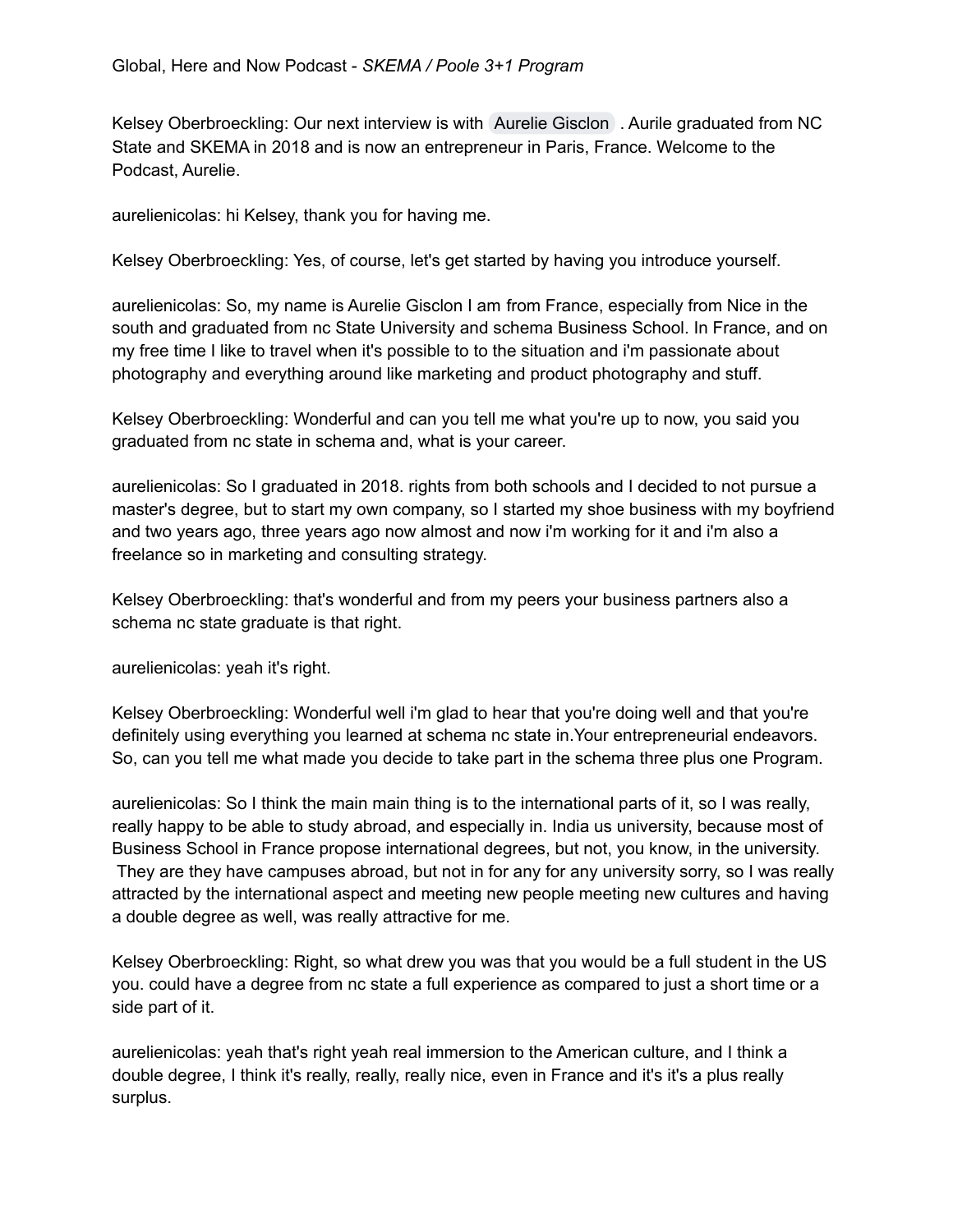Kelsey Oberbroeckling: Absolutely, could you tell me something that surprised you about your experience.

aurelienicolas: it's not really a surprise, but I think it was the whole like campus life and the whole university because it's really, really different from what we have in France. it's it's easy to study in the US, and you have everything you need you have free transportation, which is really, really nice comforts your friends, you have access to food, you have access to two activities to. A gym for free so was really amazing compared to what we have here, and it was huge everything was huge, you have to work from. one place to another, which is really, really different from what we what we have here, and also, I it's not really surprising, but it was the you know. All the whole associations stuff and you can have you can be part of the group in sports team, you can be in creative team so it's really, really, really nice was really, really nice.

Kelsey Oberbroeckling: Yes, that's awesome and you're right the SKEMA poole three plus one students get.They are full nc state students, they can go to the gym and the library ride the buses and being a part of the clubs and organizations so from what I can hear it sounds like you had fun.

aurelienicolas: You had a good time yeah yes.

Kelsey Oberbroeckling: that's right that's that's part of it, too, we want students to have the impactful educational experience but. also have a good time yep. Can you tell me what is the biggest lesson you learned as part of the Program.

aurelienicolas: So the biggest lesson I learned as part of the program is to be open minded a to to get out of your comfort zone to engage with people with students with teachers and to. meet people new cultures, and I think it's really amazing to be emerged in the American campus and to be part of nc state, so we have to. To to talk to people to learn new culture, because it's a really plus big plus compared to university in France, so it will be a cool baggage for the future in your career.

Kelsey Oberbroeckling: Absolutely it's a simple lesson right talk to people. yeah The more that you put yourself out there and engage the more you'll get out of the experience. Yes, and my last question for you is what advice would you give to students who are interested in the three plus one Program.

aurelienicolas: I would say, go for it and it's my biggest advice, because you, you will learn amazing thing you will be immersed in marriage in the American campus you will learn so many things personally and professionally. And I think authenticity, is the most amazing quality here in the in the world, right now, even. Especially during covert situation, so I think you will learn so many thing going abroad and to be in nc state in a pool college and. Inside the American